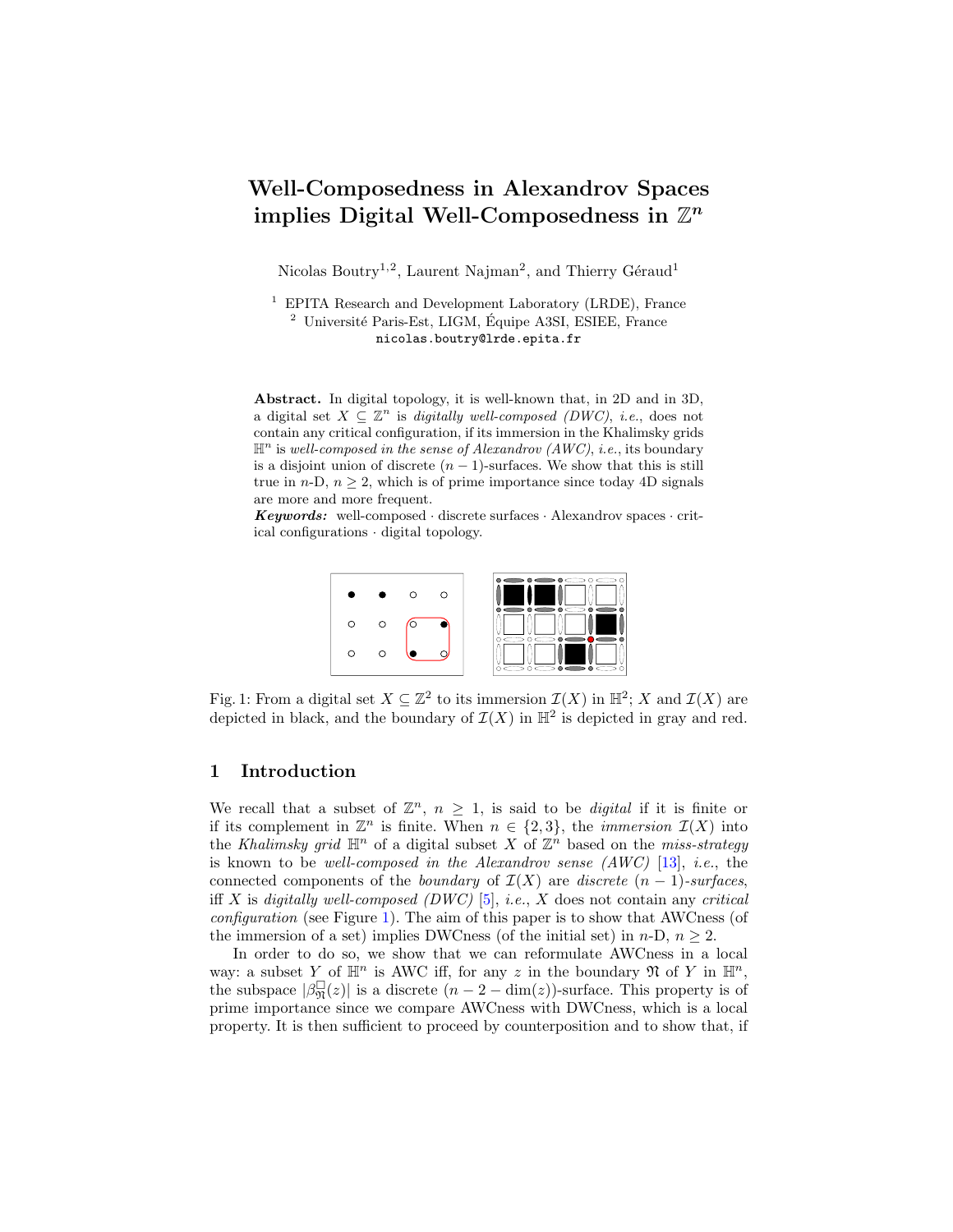a digital subset X of  $\mathbb{Z}^n$  contains a critical configuration in a block S such that  $X \cap S = \{p, p'\}$  (primary case) or  $S \setminus X = \{p, p'\}$  (secondary case) with p and p' two antagonists in S, then there exists some  $z^*$  in the boundary  $\mathfrak{N}$  of  $\mathcal{I}(X)$ satisfying that  $|\beta_{\mathfrak{N}}^{\square}(z^*)|$  is not a  $(n-2-\dim(z^*))$ -surface. In fact, by choosing a particular  $z^*$  related to  $\frac{p+p'}{2}$  $\frac{1+p'}{2}$ , we obtain that  $|\beta_{\mathfrak{N}}^{\square}(z^*)|$  is the union of two disjoint  $(n-2-\dim(z^*))$ -surfaces, the first is a function of p and  $z^*$  and the second is a function of p' and z<sup>\*</sup>. This way,  $|\beta_{\mathfrak{N}}^{\square}(z^*)|$  is not a  $(n-2-\dim(z^*))$ -surface, which concludes the proof.

In Section [2,](#page-1-0) we recall some needed basics principles to formalize DWCness and AWCness. In Section [3,](#page-4-0) we present some new mathematical tools supporting our proof. In Section [4,](#page-8-0) after having detailed some properties of  $\mathbb{Z}^n$  and  $\mathbb{H}^n$ , we show how they are related. In Section [5,](#page-10-0) we outine the proof of the paper's main result, while we conclude our work in Section [6.](#page-11-2)

## <span id="page-1-0"></span>2 Basic concepts of digital topology

Let us reintroduce the notions of DWCness and AWCness.

#### 2.1 Digital topology and DWCness

Let  $\mathbb{B} = \{e^1, \ldots, e^n\}$  be the canonical basis of  $\mathbb{Z}^n$ . We use the notation  $x_i$ , where *i* belongs to  $[[1, n]]$ , to determine the *i*<sup>th</sup> coordinate of  $x \in \mathbb{Z}^n$ . We re-<br>call that the  $L^1$  norm of a point  $x \in \mathbb{Z}^n$  is denoted by  $|| \cdot ||$  and is count to call that the  $L^1$ -norm of a point  $x \in \mathbb{Z}^n$  is denoted by  $\|.\|_1$  and is equal to  $\sum_{i\in[\![1,n]\!]} |x_i|$  where |.| is the *absolute value*. Also, the  $L^{\infty}$ -norm is denoted by  $\|\cdot\|_{\infty}$  and is equal to max<sub>i∈[1,n</sub>] |x<sub>i</sub>|. For a given point  $x \in \mathbb{Z}^n$ , an element of the set  $\mathcal{N}_{2n}^*(x) = \{y \in \mathbb{Z}^n : ||x - y||_1 = 1\}$  (resp. of the set  $\mathcal{N}^*(x) = \{y \in$  $\mathbb{Z}^n$ ;  $||x-y||_{\infty} = 1$ ) is a 2n-neighbor (resp. a  $(3^n - 1)$ -neighbor) of x. For any  $z \in \mathbb{Z}^n$  and any  $\mathcal{F} = (f^1, \ldots, f^k) \subseteq \mathbb{B}$ , we denote by  $S(z, \mathcal{F})$  the set  $\left\{z+\sum_{i\in\llbracket 1,k\rrbracket}\lambda_if^i\bigm| \lambda_i\in\{0,1\},\forall i\in\llbracket 1,k\rrbracket\right\}$ . We call this set the block associated with the pair  $(z, \mathcal{F})$ ; its *center* is  $z + \sum_{f \in \mathcal{F}} \frac{f}{2}$ , and its *dimension*, denoted by  $\dim(S)$ , is equal to k. More generally, a set  $S \subset \mathbb{Z}^n$  is said to be a block iff there exists a pair  $(z, \mathcal{F}) \in \mathbb{Z}^n \times \mathcal{P}(\mathbb{B})$  such that  $S = S(z, \mathcal{F})$ . Then, we say that two points  $p, q \in \mathbb{Z}^n$  belonging to a block S are antagonists in S iff the distance between them equals the maximal distance using the  $L^1$  norm between two points in S; in this case we write  $p = \text{antag}_S(q)$ . Note that the antagonist of a point  $p$  in a block  $S$  containing  $p$  exists and is unique. Two points that are antagonists in a block of dimension  $k \geq 0$  are said to be k-antagonists; k is then called the order of antagonism between these two points. We say that a digital subset X of  $\mathbb{Z}^n$  contains a *critical configuration* in a block S of dimension  $k \in [2, n]$  iff there exists two points  $\{p, p'\} \in \mathbb{Z}^n$  that are antagonists in S s.t.<br> $X \cap S = \{p, p'\}$  (get and  $S \cap S = \{p, p'\}$  (get and get also). Then  $X \cap S = \{p, p'\}$  (primary case) or s.t.  $S \setminus X = \{p, p'\}$  (secondary case). Then, a digital set  $X \subset \mathbb{Z}^n$  is said to be *digitally well-composed (DWC)* [\[5\]](#page-11-1) iff it does not contain any critical configuration.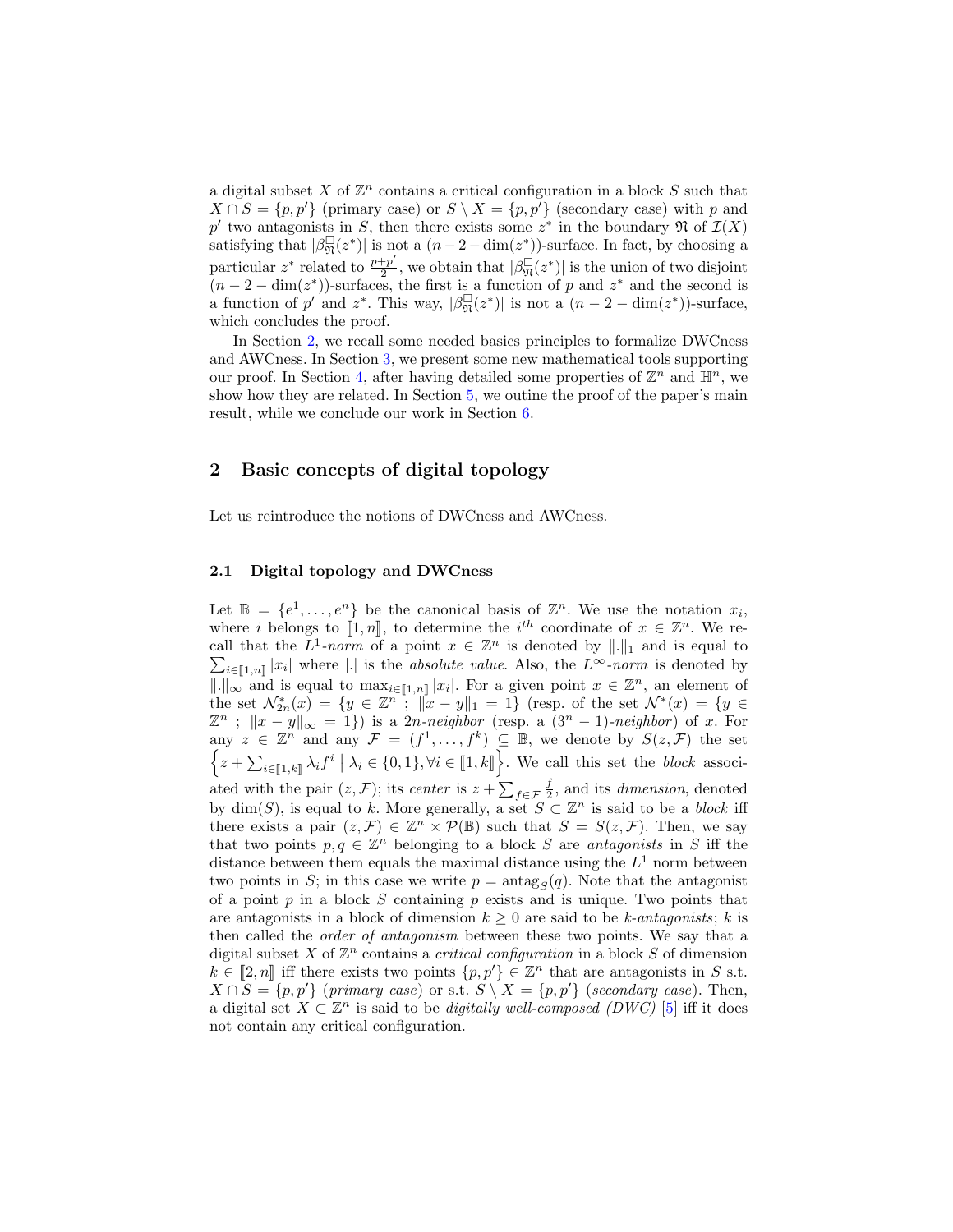#### 2.2 Axiomatic digital topology and AWCness

Let X be any set, and let U be a set of subsets of X satisfying that  $X, \emptyset$  belong to  $\mathcal{U}$ , any union of any family of elements of  $\mathcal{U}$  belongs to  $\mathcal{U}$ , and any finite intersection of any family of elements of U belongs to U. Then U is a topology  $[10,1]$  $[10,1]$ , and the pair  $(X, \mathcal{U})$  is called a *topological space*. We abusively say that X is a topological space, assuming it is supplied with a topology  $U$ . The elements of  $U$ are called the *open sets* of  $(X, \mathcal{U})$ , and the complement of an open set is said to be a *closed set* [\[1\]](#page-11-4). A set N containing an element p of a topological space X s.t. there exists  $U \in \mathcal{U}$  satisfying  $p \in U \subseteq N$  is said to be a neighborhood of p in X. We say that a topological space  $(X,\mathcal{U})$  satisfies the  $T_0$  axiom of separation  $[3,10,1]$  $[3,10,1]$  $[3,10,1]$  iff for any two different elements in X, for at least one of them there is an open neighborhood not containing the other element. A topological space which satisfies the  $T_0$  axiom of separation is said to be a  $T_0$ -space, a topological space X is called *discrete*  $[2]$  iff the intersection of any family of open sets of X is open in X, and a discrete  $T_0$ -space is said to be an *Alexandrov space* [\[8\]](#page-11-7).

Let  $\Lambda$  be an arbitrary set. A *binary relation* [\[4\]](#page-11-8) R on  $\Lambda$  is a subset of  $\Lambda \times \Lambda$ , and for any  $x, y \in A$ , we denote by x R y the fact that  $(x, y) \in R$ , or equivalently  $x \in R(y)$ . A binary relation R is called *reflexive* iff,  $\forall x \in \Lambda$ , x R x, is called antisymmetric iff,  $\forall x, y \in A$ , x R y and y R x imply  $x = y$ , and is called transitive iff,  $\forall x, y, z \in A$ , x R y and y R z imply x R z. Also, we denote by R<sup> $\Box$ </sup> the binary relation defined such that,  $\forall x, y \in A$ ,  $\{x \in \mathbb{R}^{\square} \mid y\} \Leftrightarrow \{x \in \mathbb{R} \mid y \text{ and } x \neq y\}.$ An order relation  $[4]$  on  $\Lambda$  is a binary relation which is reflexive, antisymmetric, and transitive; a set  $\Lambda$  of arbitrary elements supplied with an order relation  $R$ on  $\Lambda$  is denoted  $(A, R)$  or  $|A|$  and is called a *poset*  $[4]$ ;  $\Lambda$  is called the *domain* of | $\Lambda$ |. According to Alexandrov (Th. 6.52, p. 28 of [\[1\]](#page-11-4)), we can identify any poset  $|X| = (X, R)$  with the Alexandrov space *induced* by the order relation R. Let  $(X, \alpha_X)$  be a poset and p an element of X, the *combinatorial closure*  $\alpha_X(p)$  of p in |X| is the set  $\{q \in X : (q, p) \in \alpha_X\}$ , the combinatorial opening  $\beta_X(p)$  of p in |X| is the set  $\{q \in X : (p,q) \in \alpha_X\}$ , and  $\theta_X(p) := \alpha_X(p) \cup \beta_X(p)$ ;  $\alpha_X(p)$  (resp.  $\beta_X(p)$ ) is then the smallest closed (resp. open) set containing  $\{p\}$  in X. Also,  $\forall S \subseteq X$ ,  $\alpha_X(S) := \cup_{p \in S} \alpha_X(p)$ ,  $\beta_X(S) := \cup_{p \in S} \beta_X(p)$ , and  $\theta_X(S) := \cup_{p \in S} \theta_X(p)$ . Assuming that  $|X|$  is a poset and S is a subset of X, the *suborder* [\[4\]](#page-11-8) of |X| relative to S is the poset  $|S| = (S, \alpha_S)$  with  $\alpha_S := \alpha_X \cap S \times S$ ; we have then, for any  $x \in S$ ,  $\alpha_S(x) = \alpha_X(x) \cap S$ ,  $\beta_S(x) = \beta_X(x) \cap S$ , and  $\theta_S(x) = \theta_X(x) \cap S$ . For any suborder |S| of |X|, we denote by  $\text{Int}_X(S)$  the open set  $\{h \in X : \beta_X(h) \subseteq$ S}. A set  $S \subseteq X$  is said to be a *regular open set* (resp. a *regular closed set*) iff  $S = Int_X(\alpha_X(S))$  (resp.  $S = \alpha_X(Int_X(S))$ ). We call *relative topology* [\[8\]](#page-11-7) induced in S by U the set of all the sets of the form  $U \cap S$  where  $U \in U$ . A set which is open in the relative topology of S is said to be a *relatively open set*  $[8]$ . A set  $S \subseteq X$  is then said to be *connected* iff it is not the disjoint union of two non-empty relatively open subsets w.r.t. S. The largest connected set in  $(X, \mathcal{U})$ containing  $p \in X$  is called the *component* [\[1\]](#page-11-4) of the point p in  $(X, \mathcal{U})$  and we denote it  $\mathcal{CC}(X, p)$ . When  $(X, \mathcal{U})$  is non-empty, the set of maximal components of X in the inclusion sense is denoted by  $\mathcal{CC}(X)$  and is called the set of *connected* components of X. We call path [\[4\]](#page-11-8) into  $S \subseteq X$  a finite sequence  $(p^0, \ldots, p^k)$ such that for all  $i \in [1, k]$ ,  $p^i \in \theta_X^{\square}(p^{i-1})$ , and we say that a set  $S \subseteq X$  is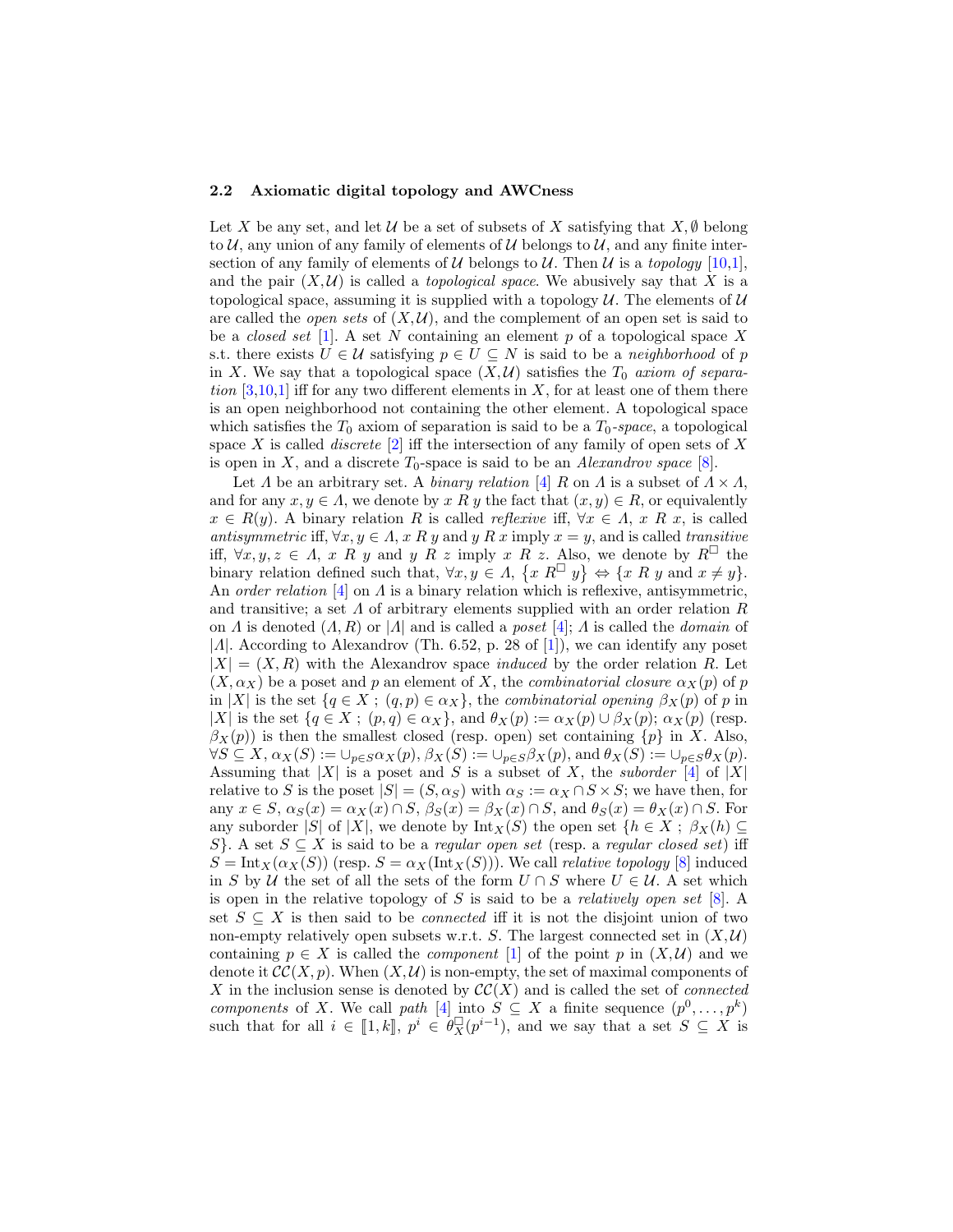path-connected [\[4\]](#page-11-8) iff for any points p, q in S, there exists a path into S joining them. When  $|X|$  is an Alexandrov space, any subset S of X is connected iff it is path-connected [\[8](#page-11-7)[,4\]](#page-11-8).

The Khalimsky grid [\[11\]](#page-11-9) of dimension n is denoted  $|\mathbb{H}^n| = (\mathbb{H}^n, \subseteq)$  and is the poset defined such that  $\mathbb{H}_0^1 = \{ \{a\} : a \in \mathbb{Z} \}, \ \mathbb{H}_1^1 = \{ \{a, a+1\} : a \in \mathbb{Z} \},\$  $\mathbb{H}^1 = \mathbb{H}_0^1 \cup \mathbb{H}_1^1$ , and  $\mathbb{H}^n = \{h_1 \times \cdots \times \widetilde{h_n} : \forall i \in [1, n], h_i \in \mathbb{H}^1\}$ . For any  $h \in \mathbb{H}^n$ ,<br>we have the following couplities:  $c(h) := c_{xx}(h) = f h' \in \mathbb{H}^n : h' \subset h$ ,  $\beta(h) :=$ we have the following equalities:  $\alpha(h) := \alpha_{\mathbb{H}^n}(h) = \{h' \in \mathbb{H}^n : h' \subseteq h\}, \beta(h) :=$  $\beta_{\mathbb{H}^n}(h) = \{h' \in \mathbb{H}^n \, ; \, h \subseteq h'\}, \text{ and } \theta(h) := \theta_{\mathbb{H}^n}(h) = \{h' \in \mathbb{H}^n \, ; \, h' \subseteq h \text{ or } h \subseteq h'\}$ h'}. For any suborder |X| of  $|\mathbb{H}^n|$ , we obtain that  $\alpha_X(h) = \{h' \in X : h' \subseteq h\}$ ,  $\beta_X(h) = \{h' \in X ; h \subseteq h'\},\$ and  $\theta_X(h) = \{h' \in X ; h' \subseteq h \text{ or } h \subseteq h'\}.$  Any element h of  $\mathbb{H}^n$  which is the Cartesian product of k elements, with  $k \in [0, n]$ , of  $\mathbb{H}^1_1$  and of  $(n-k)$  elements of  $\mathbb{H}^1_0$  is said to be of *dimension k* [\[12\]](#page-11-10), which is denoted by  $\dim(h) = k$ , and the set of all the elements of  $\mathbb{H}^n$  which are of dimension k is denoted by  $\mathbb{H}_k^n$ . Furthermore, for any  $n \geq 1$ ,  $|\mathbb{H}^n|$  is an Alexandrov space [\[4\]](#page-11-8). Finally, let  $A, B$  be two subsets of  $\mathbb{H}^n$ ; we say that A and B are separated iff  $(A \cap (\beta(B)) \cup (\beta(A) \cap B) = \emptyset$ , or equivalently iff  $A \cap \theta(B) = \emptyset$ . The rank  $\rho(x, |X|)$  of an element x in |X| is 0 if  $\alpha_X^{\square}(x) = \emptyset$  and is equal to  $\max_{y \in \alpha_X^{\square}(x)} (\rho(y, |X|)) + 1$ otherwise. The *rank* of a poset |X| is denoted by  $\rho(|X|)$  and is equal to the maximal rank of its elements. An element x of X such that  $\rho(x, |X|) = k$  is called  $k$ -face [\[4\]](#page-11-8) of X. In Khalimsky grids, the dimension is equal to the rank.

Let  $|X| = (X, \alpha_X)$  be a poset.  $|X|$  is said to be *countable* iff its domain X is countable. Also, |X| is called *locally finite* iff for any element  $x \in X$ , the set  $\theta_X(x)$  is finite. A poset which is countable and locally finite is said to be a CF-order [\[4\]](#page-11-8). Now let us recall the definition of n-surfaces [\[9\]](#page-11-11). Let  $|X| = (X, \alpha_X)$  be a CF-order; the poset |X| is said to be a  $(-1)$ -surface iff  $X = \emptyset$ , or a 0-surface iff X is made of two different elements  $x, y \in X$  such that  $x \notin \theta_X^{\square}(y)$ , or an nsurface,  $n \geq 1$ , iff |X| is connected and for any  $x \in X$ ,  $|\theta_X^{\square}(x)|$  is a  $\overset{\wedge}{(n-1)}$ -surface. According to Evako et al. [\[9\]](#page-11-11),  $|\mathbb{H}^n|$  is an n-surface. Also, any n-surface |X| is homogeneous [\[6\]](#page-11-12), i.e.,  $\forall x \in X$ ,  $\beta_X(x)$  contains an *n*-face. The boundary [\[13\]](#page-11-0) of a digital subset S in an Alexandrov space X is defined as  $\alpha_X(S) \cap \alpha_X(X \setminus S)$ , and S is said to be well-composed in the sense of Alexandrov  $(AWC)$  iff the connected components of its boundary are discrete  $(n-1)$ -surfaces where  $n \geq 0$ is the rank of  $X$ . Also, let us recall some properties about *n*-surfaces that will be useful in the sequel. Let  $|X|, |Y|$  be two posets; it is said that  $|X|$  and  $|Y|$ can be joined [\[4\]](#page-11-8) if  $X \cap Y = \emptyset$ . If |X| and |Y| can be joined, the join of |X| and |Y| is denoted  $|X|_*|Y|$  and is equal to  $(X \cup Y, \alpha_X \cup \alpha_Y \cup X \times Y)$ .

<span id="page-3-1"></span>**Property 1** ([\[7\]](#page-11-13)) Let |X| and |Y| be two orders that can be joined, and let n be an integer. The poset  $|X|*|Y|$  is a  $(n + 1)$ -surface iff there exists some  $p \in [-1, n+1]$  such that  $|X|$  is a p-surface and  $|Y|$  is a  $(n-p)$ -surface.

<span id="page-3-0"></span>**Property 2 (Property 10 in [\[6\]](#page-11-12))** Let  $|X| = (X, \alpha_X)$  be a poset. Then  $|X|$  is an n-surface iff for any  $x \in X$ ,  $|\alpha_X^{\square}(x)|$  is a  $(k-1)$ -surface and  $|\beta_X^{\square}(x)|$  is a  $(n-k-1)$ -surface, with  $k = \rho(x, |X|)$ .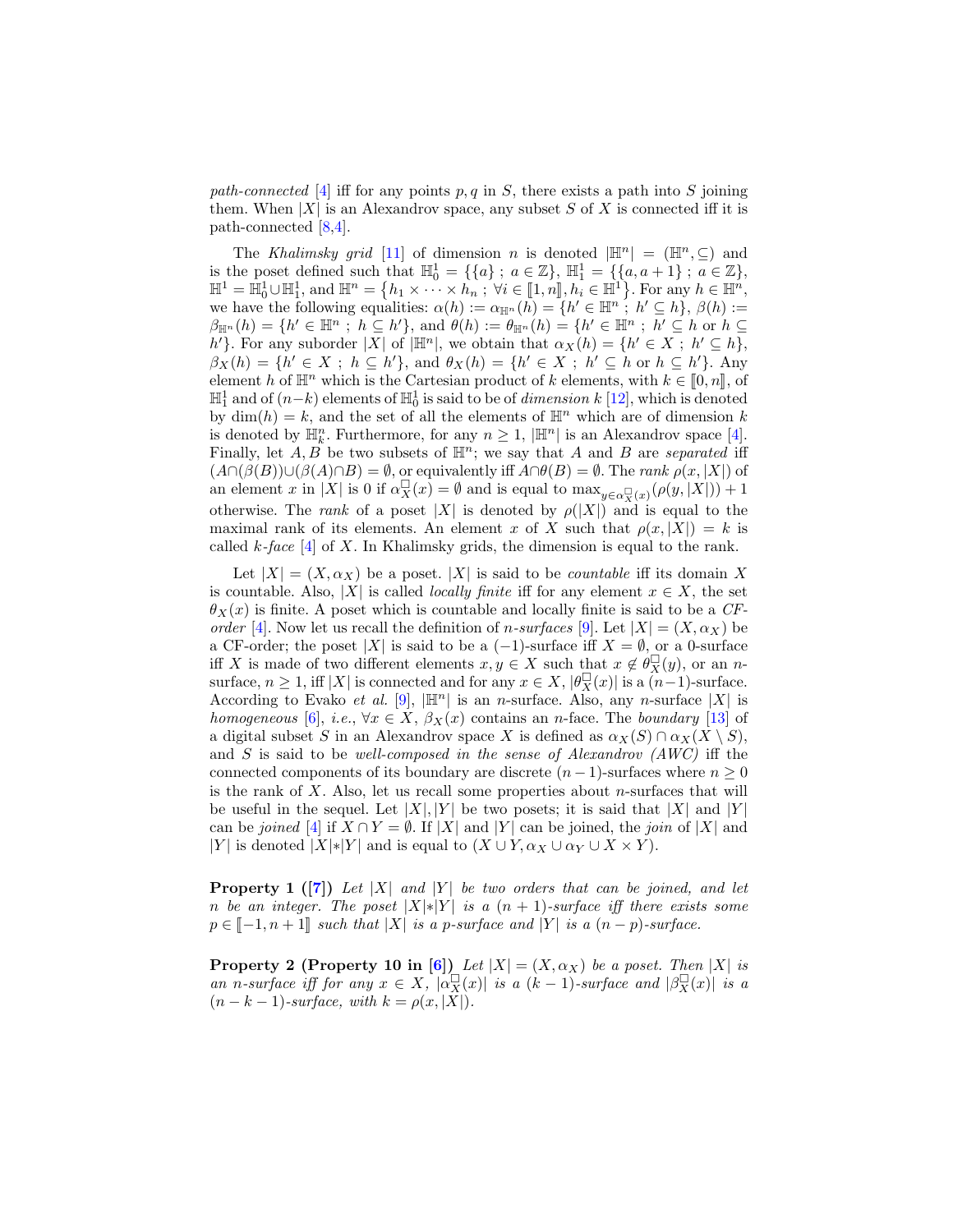<span id="page-4-1"></span>

Fig. 2: Bijection between  $(\mathbb{Z}/2)$  and  $\mathbb{H}^1$ .

# 2.3 A bijection between  $(\mathbb{Z}/2)^n$  and  $\mathbb{H}^n$

For A, B two arbitrary families of sets, we set  $A \otimes B := \{a \times b : a \in A, b \in B\},\$ where  $\times$  is the *Cartesian product*. For any  $a \in \mathbb{H}^n$  and any  $i \in [1, n]$ , we denote by  $a_i$  the  $i^{th}$  coordinate of a into  $\mathbb{H}^n$ . Then, as a consequence of the Cartesian product, we obtain that  $\forall a \in \mathbb{H}^n$ ,  $\alpha(a) = \otimes_{m \in [1,n]\!} \alpha(a_m)$  (resp.  $\beta(a) =$  $\otimes_{m\in[\![1,n]\!]} \beta(a_m)$ ). Also, we define the bijection  $\mathcal{H}: (\mathbb{Z}/2) \to \mathbb{H}^1$  s.t.  $\forall z \in (\mathbb{Z}/2)$ ,<br> $\mathcal{H}(z) = \{z, z+1\}$  if  $z \in \mathbb{Z}$  and  $\mathcal{H}(z) = \{z+1/2\}$  athenwise (see Figure 2). Its  $\mathcal{H}(z) = \{z, z + 1\}$  if  $z \in \mathbb{Z}$  and  $\mathcal{H}(z) = \{z + 1/2\}$  otherwise (see Figure [2\)](#page-4-1). Its inverse is denoted by Z. Finally, we define the bijection  $\mathcal{H}_n : \left(\frac{\mathbb{Z}}{2}\right)$  $(\frac{\mathbb{Z}}{2})^n \to \mathbb{H}^n$  as the *n*-ary Cartesian product of H and  $\mathcal{Z}_n : \mathbb{H}^n \to (\frac{\mathbb{Z}}{2})^n$  $\left(\frac{\mathbb{Z}}{2}\right)^n$  its inverse.

### <span id="page-4-0"></span>3 Introducing a new mathematical background

Let us introduce new mathematical properties which show how  $\mathbb{Z}^n$  and  $\mathbb{H}^n$  are related to each other.

# 3.1 Complements about antagonism in  $\mathbb{Z}^n$

<span id="page-4-3"></span>**Lemma 1** Let  $x, y$  be two elements of  $\mathbb{Z}^n$ . Then, x and y are antagonists in a block of  $\mathbb{Z}^n$  of dimension  $k \in [0, n]$  iff:

$$
\begin{cases} \text{Card } \{m \in [\![1,n]\!]; x_m = y_m \} = n - k, & (1) \\ \text{Card } \{m \in [\![1,n]\!]; | x_m - y_m| = 1 \} = k. & (2) \end{cases}
$$

**Proof:** Let  $x, y$  be two elements of  $\mathbb{Z}^n$  satisfying (1) and (2) with  $k \in \mathbb{Z}$  $[0, n]$ . Now, let us take  $c \in \mathbb{Z}^n$  such that  $\forall i \in [1, n]$ ,  $c_i := \min(x_i, y_i)$ ,  $\mathcal{I}_x :=$ <br> $\{i \in \mathbb{Z}^1, n\}$ ,  $c_i \neq x_i$ , and  $\mathcal{T}_i := \{i \in \mathbb{Z}^1, n\}$ ,  $c_i \neq y_i$ , Obviously  $\mathcal{T}_i \cap \mathcal{T}_i = \emptyset$  and  $\{i \in [\![1,n]\!] : c_i \neq x_i\}$  and  $\mathcal{I}_y := \{i \in [\![1,n]\!] : c_i \neq y_i\}$ . Obviously,  $\mathcal{I}_x \cap \mathcal{I}_y = \emptyset$ , and then by (1), Card( $\mathcal{I}_x \cup \mathcal{I}_y$ ) = k. Since by (2) we have  $x = c + \sum_{i \in \mathcal{I}_x} e^i$  and  $y =$  $c + \sum_{i \in \mathcal{I}_y} e^i$ , then x and y belong to  $S(c, \mathcal{F})$  where  $\mathcal{F} := \{ e^i \in \mathbb{B} \; \text{if} \; i \in \mathcal{I}_x \cup \mathcal{I}_y \}$ is of cardinality k. Furthermore, the  $L^1$  norm of  $x - y$  is equal to k, and thus x and y maximize the  $L^1$ -distance between two points into  $S(c, \mathcal{F})$ . So, x and y are antagonists in  $S(c, \mathcal{F})$ . Conversely, let us assume that  $x, y \in \mathbb{Z}^n$  are antagonists in a block  $S(c, \mathcal{F})$  of dimension  $k \in [0, n]$ . For any  $i \in [1, n]$ ,  $e^i$  belongs to  $\mathcal{F}$ <br>and hance  $|x_i - y_j| = 1$ , or it does not belong to  $\mathcal{F}$  and hance  $x_i - y_j$ . Since and hence  $|x_i - y_i| = 1$ , or it does not belong to F and hence  $x_i = y_i$ . Since  $Card(\mathcal{F})=k$  by hypothesis, this concludes the proof.  $\square$ 

# 3.2 General facts between  $\mathbb{Z}^n$  and  $\mathbb{H}^n$

<span id="page-4-2"></span>Let us present some properties relating  $\left(\frac{\mathbb{Z}}{2}\right)$  $\left(\frac{\mathbb{Z}}{2}\right)^n$  and  $\mathbb{H}^n$  that are induced by our bijection  $\mathcal{H}_n$ .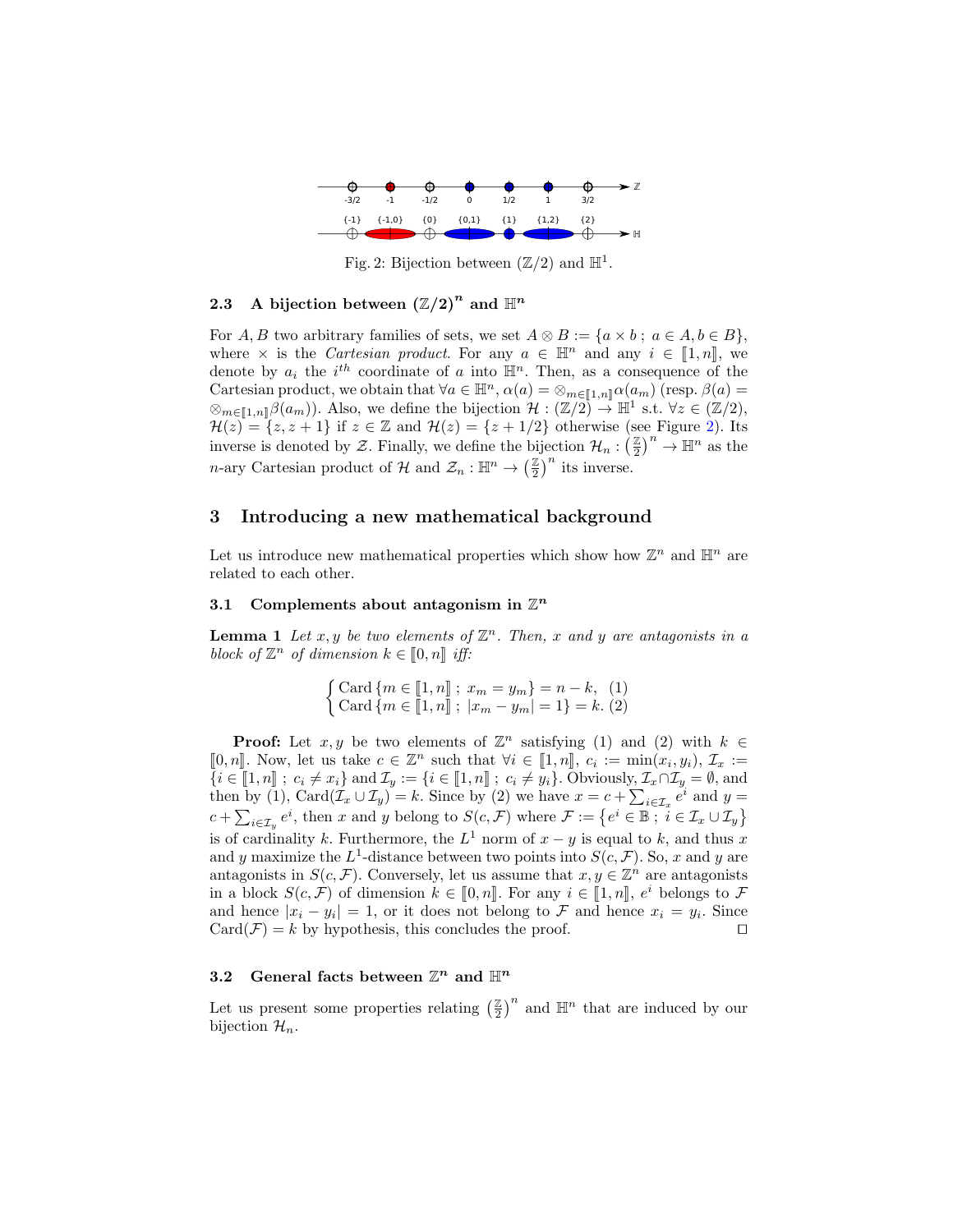**Lemma 2** Let c be a value in  $(\mathbb{Z}/2) \setminus \mathbb{Z}$ , and let y be a value in  $\mathbb{Z}$ . Then,  $y \in \left\{c - \frac{1}{2}, c + \frac{1}{2}\right\}$  iff  $\beta(\mathcal{H}(y)) \subseteq \beta(\mathcal{H}(c)).$ 

**Proof:** When c belongs to  $(\mathbb{Z}/2) \setminus \mathbb{Z}$ ,  $\mathcal{H}(c) = \{c + \frac{1}{2}\} \in \mathbb{H}_0^1$ , and  $\beta(\mathcal{H}(c)) =$ 1 1001. When c belongs to  $(\mathbb{Z}/2)$   $(\mathbb{Z}, L(\mathbb{C}) = \{C + 2C\}$  and  $\rho(L(\mathbb{C})) =$ <br>{{c - 1/2, c + 1/2}, {c + 1/2}, {c + 1/2, c + 3/2}}. Also, when  $y \in \mathbb{Z}$ ,  $\mathcal{H}(y) =$  $\{y, y + 1\} \in \mathbb{H}_1^1$ , and  $\beta(\mathcal{H}(y)) = \{\{y, y + 1\}\}\$ . If y belongs to  $\{c - \frac{1}{2}, c + \frac{1}{2}\}\$ , we obtain that  $\beta(\mathcal{H}(y)) \subseteq \beta(\mathcal{H}(c))$ . Conversely, if  $\{\{y, y + 1\}\}\subseteq \{\{c - 1/2, c + 1\}\}\$ 1/2},  $\{c+1/2\}$ ,  $\{c+1/2, c+3/2\}$ }, it means that  $y \in \{c-1/2, c+1/2\}$ . □

<span id="page-5-2"></span>**Proposition 1** Let S be a block in  $\mathbb{Z}^n$ , and let c be its center in  $\left(\frac{\mathbb{Z}}{2}\right)$  $\left(\frac{\mathbb{Z}}{2}\right)^n$ . Then  $S = \mathcal{Z}_n(\beta(\mathcal{H}_n(c)) \cap \mathbb{H}_n^n).$ 

**Proof:** Let us remark that  $S = \left\{c + \sum_{i \in \frac{1}{2}(c)} \lambda_i e^i \; ; \; \forall i \in \frac{1}{2}(c), \lambda_i \in \left\{-\frac{1}{2}, \frac{1}{2}\right\}\right\}$ where  $\frac{1}{2}(c)$  denotes the set of indices of the coordinates  $i \in [\![1,n]\!]$  satisfying  $c_i \in (\mathbb{Z}/2) \setminus \mathbb{Z}$ . Then, for any  $y \in S$ , if  $i \in [\![1,n]\!] \setminus \frac{1}{2}(c)$ , then  $y_i = c_i$ , if  $i \in \frac{1}{2}(c)$  such that  $\lambda_i = 1/2$ , then  $y_i = c_i + 1/2$  with  $c_i \in (\mathbb{Z}/2) \setminus \mathbb{Z}$ , and if  $i \in \frac{1}{2}(c)$  such that  $\lambda_i = -1/2$ , hence  $y_i = c_i - 1/2$  with  $c_i \in (\mathbb{Z}/2) \setminus \mathbb{Z}$ . Then, for any  $i \in [1, n]$ , by Lemma [2,](#page-4-2)  $\mathcal{H}(y_i) \in \beta(\mathcal{H}(c_i))$ , and then  $\mathcal{H}_n(y) \in \beta(\mathcal{H}_n(c))$ . Because  $y \in \mathbb{Z}^n$ ,  $\mathcal{H}_n(y) \in \mathbb{H}_n^n$ , and then  $\mathcal{H}_n(y) \in \beta(\mathcal{H}_n(c)) \cap \mathbb{H}_n^n$ , which leads to  $y \in \mathcal{Z}_n(\beta(\mathcal{H}_n(c)) \cap \mathbb{H}_n^n)$ . Conversely, let us assume that  $y \in \mathcal{Z}_n(\beta(\mathcal{H}_n(c)) \cap \mathbb{H}_n^n)$ . Then,  $\mathcal{H}_n(y) \in \beta(\mathcal{H}_n(c)) \cap \mathbb{H}_n^n$ , which means that  $y \in \mathbb{Z}^n$ , and  $\mathcal{H}_n(y) \in \beta(\mathcal{H}_n(c))$ . In other words, for any  $i \in [1, n],$   $\mathcal{H}(y_i) \in \beta(\mathcal{H}(c_i))$ . Two cases are then possible:  $c_i \in \mathbb{Z}$ , hence  $y_i = c_i$ , or  $c_i \in (\mathbb{Z}/2) \setminus \mathbb{Z}$  and thus by Lemma [2,](#page-4-2)  $y_i \in \{c_i - \frac{1}{2}, c_i + \frac{1}{2}\}.$ This way,  $y \in S$ .

#### 3.3 Infimum of two faces in  $\mathbb{H}^n$

Let X be a subset of  $\mathbb{H}^n$ . If there exists one element  $x \in X$  such that for any  $y \in X, y \subseteq x$ , we say that x is the *supremum* of X, and we denote it sup(X). Now, let a, b be two elements of  $\mathbb{H}^n$ . When  $\sup(\alpha(a) \cap \alpha(b))$  is well-defined, we denote it  $a \wedge b$  and we call it the *infimum* between a and b.

<span id="page-5-0"></span>**Lemma 3** Let a, b be two elements of  $\mathbb{H}^n$ . Then,  $\alpha(a) \cap \alpha(b) \neq \emptyset$  iff  $a \wedge b$  is well-defined. Furthermore, when  $a \wedge b$  is well-defined,  $a \wedge b = \times_{i \in [\![1,n]\!]} (a_i \wedge b_i)$ , and  $\alpha(a \wedge b) = \alpha(a) \cap \alpha(b)$ .

<span id="page-5-1"></span>**Proof:** Let  $a_1, b_1$  be two elements of  $\mathbb{H}^1$ , then it is easy to show by a caseby-case study that  $\alpha(a_1) \cap \alpha(b_1) \neq \emptyset$  is equivalent to saying that  $a_1 \wedge b_1$  is well-defined, and that  $\alpha(a_1) \cap \alpha(b_1) = \alpha(a_1 \wedge b_1)$  when  $a_1 \wedge b_1$  is well-defined. Then, when a,b belong to  $\mathbb{H}^n$ ,  $n \geq 1$  with  $\alpha(a) \cap \alpha(b) \neq \emptyset$ , we obtain that  $\alpha(a) \cap \alpha(b)$  is equal to  $\otimes_{i \in \llbracket 1,n \rrbracket} (\alpha(a_i) \cap \alpha(b_i))$  which is non-empty, which means that for any  $i \in [1, n], \alpha(a_i) \cap \alpha(b_i)$  is not empty, and then  $a_i \wedge b_i$  is well-defined<br>and  $\alpha(a_i) \cap \alpha(b_i) = \alpha(a_i \wedge b_i)$ . This way  $\alpha(a) \cap \alpha(b_i)$  is equal to  $\otimes_{i} a_i \wedge \cdots \wedge (a_i \wedge b_i)$ . and  $\alpha(a_i) \cap \alpha(b_i) = \alpha(a_i \wedge b_i)$ . This way,  $\alpha(a) \cap \alpha(b)$  is equal to  $\otimes_{i \in [1,n]} \alpha(a_i \wedge b_i)$ , and then is equal to  $\alpha(\times_{i\in[\![1,n]\!]}(a_i\wedge b_i))$ , and then the supremum of  $\alpha(a)\cap\alpha(b)$ is  $\times_{i\in\llbracket 1,n\rrbracket}(a_i \wedge b_i),$  *i.e.*, exists and is unique, and so can be denoted by  $a \wedge b$ . Furthermore, it satisfies  $\alpha(a \wedge b) = \alpha(a) \cap \alpha(b)$ . Conversely, when  $a \wedge b$  is welldefined, the supremum of  $\alpha(a) \cap \alpha(b)$  exists and thus  $\alpha(a) \cap \alpha(b) \neq \emptyset$ .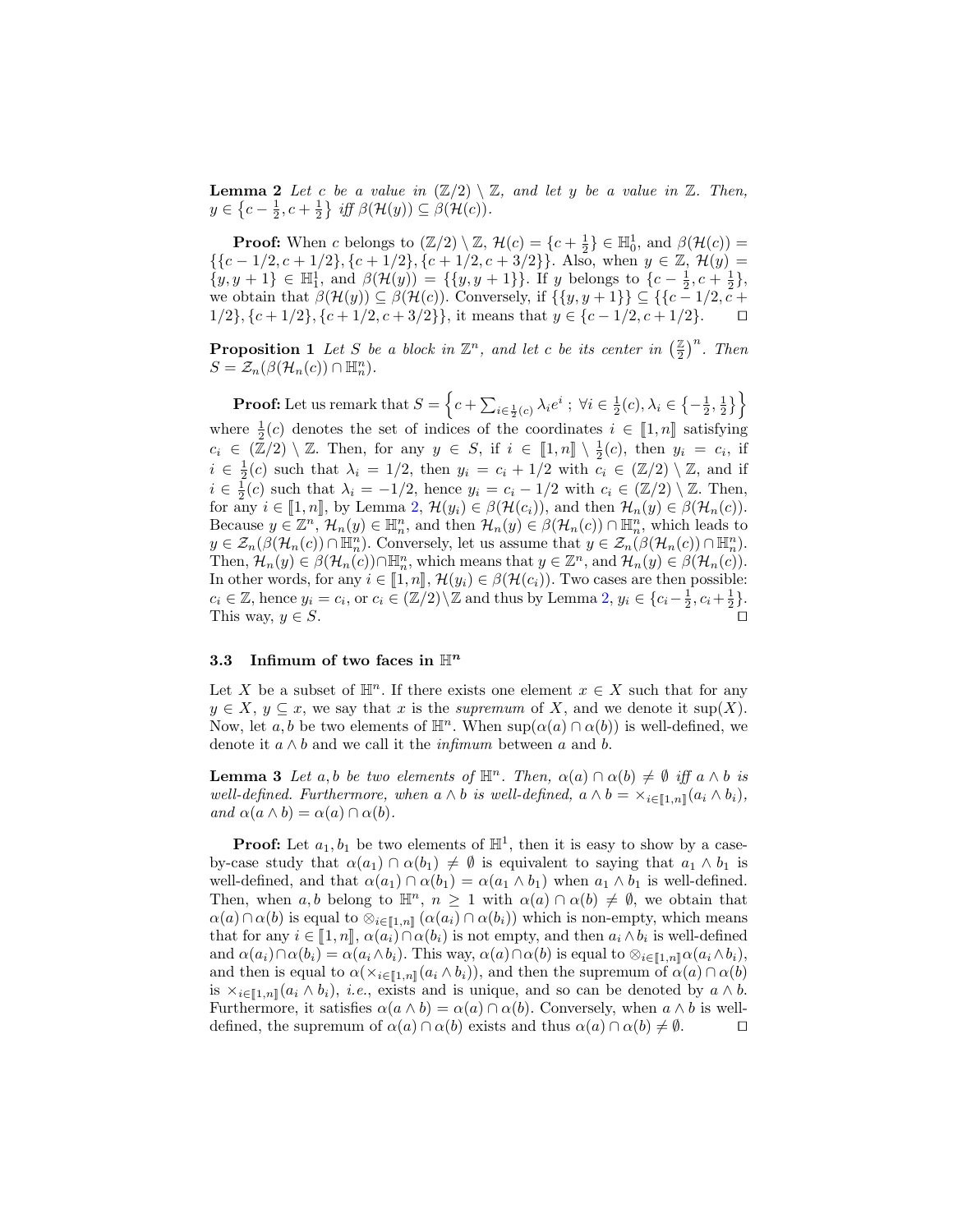<span id="page-6-0"></span>

Fig. 3: Infima between images by  $\mathcal{H}_n$  of the k-antagonists p and p' in 3D.

**Lemma 4**  $\forall p, p' \in \mathbb{Z}^n$ , p and p' are k-antagonists,  $k \in [0, n]$ , iff  $\mathcal{H}_n(p) \wedge \mathcal{H}_n(p')$ <br>is suell defined and belongs to  $\mathbb{H}^n$ is well-defined and belongs to  $\mathbb{H}^n_{n-k}$ .

**Proof:** The intuition of the proof is depicted on Figure [3.](#page-6-0) Let  $p, p'$  be defined in  $\mathbb{Z}^n$  and  $k \in [0, n]$  such that p and p' are antagonists in a block of dimension  $k \in [0, n]$ . By Lomma 1, there exists  $\mathcal{T} \subset [1, n]$  or cardinality k, and s t,  $\forall i \in \mathcal{T}$  $k \in [0, n]$ . By Lemma [1,](#page-4-3) there exists  $\mathfrak{I} \subseteq [1, n]$  or cardinality k, and s.t.  $\forall i \in \mathfrak{I}$ ,  $|p_i - p'_i| = 1$ , and  $\forall i \in [\![1, n]\!] \setminus \mathfrak{I}$ ,  $p_i = p'_i$ . Since for each  $i \in [\![1, n]\!]$ , we have  $p_i, p'_i \in \mathbb{Z}$ , then  $\mathcal{H}(p_i) = \{p_i, p_i + 1\}$ , and  $\mathcal{H}(p'_i) = \{p'_i, p'_i + 1\}$ . Let us denote  $z_i = \mathcal{H}(p_i)$ , and  $z'_i = \mathcal{H}(p'_i)$ , then  $z_i, z'_i \in \overline{\mathbb{H}}_1^1$ . When i is in  $\mathfrak{I}, p'_i = p_i - 1$ , and  $\alpha(z_i) \cap \alpha(z'_i) = {\{p_i\}}$ , and then  $z_i \wedge z'_i = {p_i} \in \mathbb{H}_0^1$ , or  $p'_i = p_i + 1$ , and  $\alpha(z_i) \cap \alpha(z'_i) = \{p'_i\}$  and then  $z_i \wedge z'_i = \{p'_i\} \in \mathbb{H}_0^1$ . When i belongs to  $[1, n] \setminus \mathfrak{I}$ ,<br> $z_i = z'_i$  and  $\alpha(z_i) \cap \alpha(z') = \alpha(z_i)$  and then  $z_i \wedge z' = z_i \in \mathbb{H}^1$ . It follows then that  $z_i = z'_i$  and  $\alpha(z_i) \cap \alpha(z'_i) = \alpha(z_i)$  and then  $z_i \wedge z'_i = z_i \in \mathbb{H}_1^1$ . It follows then that  $\times_{i\in[\![1,n]\!]}(z_i\wedge z'_i)$  belongs to  $\mathbb{H}_{n-k}^n$ . Also, since  $\alpha(z_i)\cap \alpha(z'_i)\neq \emptyset$  for any  $i\in[\![1,n]\!]$ ,  $\alpha(\mathcal{U}(n))\cap \alpha(\mathcal{U}(n'))$  is caugh to  $\otimes_{i\in[\![1,n]\!]}(z_i\wedge \Omega(\alpha'))$  which is non-empty and  $\alpha(\mathcal{H}_n(\vec{p})) \cap \alpha(\mathcal{H}_n(\vec{p}'))$  is equal to  $\otimes_{i \in [\![1,n]\!]} (\alpha(z_i) \cap \alpha(z'_i))$  which is non-empty, and then, by Lemma [3,](#page-5-0)  $\mathcal{H}_n(p) \wedge \mathcal{H}_n(p')$  exists and is equal to  $\times_{i \in [\![1,n]\!]} (z_i \wedge z'_i)$ , which belongs to  $\mathbb{H}_{n-k}^n$ . Let us now proceed to the converse implication. Let p, p' be two points of  $\mathbb{Z}^n$ , and  $z = \mathcal{H}_n(p), z' = \mathcal{H}_n(p')$  such that  $z \wedge z'$  is well-defined and belongs to  $\mathbb{H}_{n-k}^n$ . Then, we define  $\mathfrak{I} = \{i \in [\![1,n]\!] : z_i \wedge z'_i \in \mathbb{H}_0^1\}$ , whose<br>cardinality is equal to k thanks to Lemma 3. Now, let us observe that, for any cardinality is equal to  $k$  thanks to Lemma [3.](#page-5-0) Now, let us observe that, for any  $i \in [1, n]$ ,  $p_i \in \{p'_i - 1, p'_i + 1\}$  iff  $z_i \wedge z'_i \in \mathbb{H}_0^1$ , then p and p' have exactly k<br>different coordinates, and they differ from one. Then n and n' are antagonists different coordinates, and they differ from one. Then,  $p$  and  $p'$  are antagonists in a block of dimension k by Lemma [1.](#page-4-3)  $\Box$ 

<span id="page-6-1"></span>**Lemma 5** Let a, b be two elements of  $\mathbb{Z}^n$  such that a and b are  $(3^n-1)$ -neighbors in  $\mathbb{Z}^n$  or equal. Then,  $\mathcal{H}_n((a+b)/2) = \mathcal{H}_n(a) \wedge \mathcal{H}_n(b)$ .

**Proof:** Since a and b are  $(3^n - 1)$ -neighbors in  $\mathbb{Z}^n$ , they are antagonists in a block of dimension  $k \in [0, n]$ , and then by Lemma [4,](#page-5-1)  $\mathcal{H}_n(a) \wedge \mathcal{H}_n(b)$  is well-defined. Now, let us prove that  $(a + b)/2 = \mathcal{Z}_n(\mathcal{H}_n(a) \wedge \mathcal{H}_n(b))$ . This is equivalent to say that for any  $i \in [1, n]$ , we have  $(a_i + b_i)/2 = \mathcal{Z}(\mathcal{H}(a_i) \wedge \mathcal{H}(b_i))$ by Lemma [3.](#page-5-0) Starting from the equality  $\mathcal{H}(a_i) \wedge \mathcal{H}(b_i) = \{a_i, a_i + 1\} \wedge \{b_i, b_i + 1\}$ and observing that, since a and b are  $(3<sup>n</sup> - 1)$ -neighbors in  $\mathbb{Z}^n$  or equal, they satisfy for any  $i \in [\![1,n]\!]$  that  $a_i \in \{b_i-1,b_i,b_i+1\}$ , we have 3 possible cases:<br> $a_i = b_i - 1$ , and than  $\mathcal{H}(a_i) \wedge \mathcal{H}(b_i) = \{b_i, 1, b_i\} \wedge \{b_i, b_{i+1}\} = \{b_i\}$ , where  $a_i = b_i - 1$ , and then  $\mathcal{H}(a_i) \wedge \mathcal{H}(b_i) = \{b_i - 1, b_i\} \wedge \{b_i, b_i + 1\} = \{b_i\}$ , whose image by Z is equal to  $b_i - \frac{1}{2} = (a_i + b_i)/2$ , or we have  $b_i = a_i - 1$ , and then a symmetrical reasoning leads to the same result, or  $b_i = a_i$ , and then the result is immediate.  $\Box$ 

<span id="page-6-2"></span>**Proposition 2** Let S be a block and let  $p, p' \in S$  be any two antagonists in S. Then the center of the block S is equal to  $\frac{p+p'}{2}$  $\frac{p+p}{2}$ . Furthermore, its image by  $\mathcal{H}_n$ into  $\mathbb{H}^n$  is equal to  $\mathcal{H}_n(p) \wedge \mathcal{H}_n(p')$ .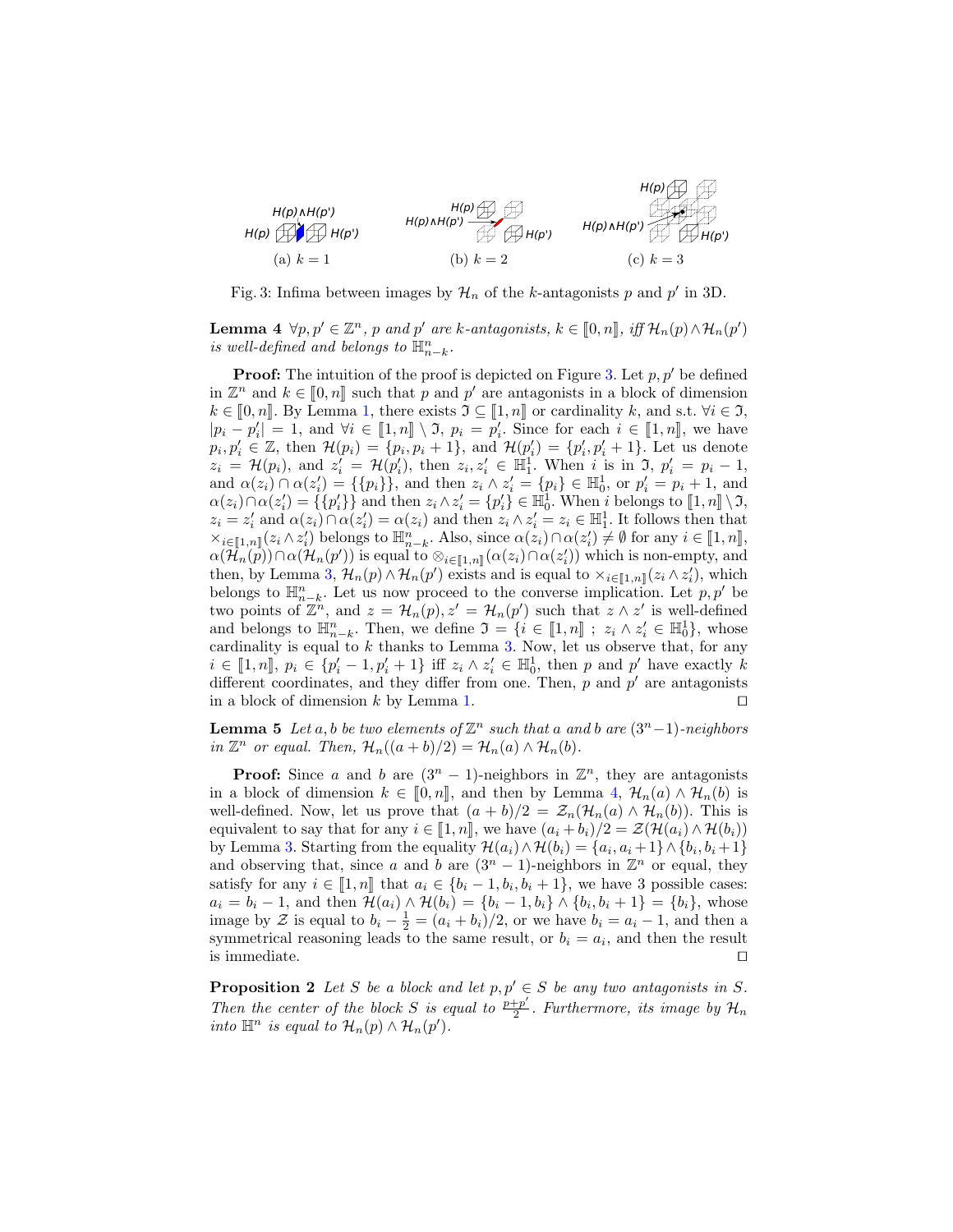<span id="page-7-0"></span>

Fig. 4: When  $y \notin S$  centered at  $\mathcal{Z}_n(z^*), \alpha(\mathcal{H}_n(y)) \cap \beta(z^*) = \emptyset.$ 

Fig. 5:  $\alpha^{\Box}(\mathcal{H}_n(p))$  is composed of the faces  $\mathcal{H}_n(p) \wedge \mathcal{H}_n(v^p)$  such that  $v^p \in \mathcal{N}^*(p)$ .

**Proof:** Starting from the two antagonists  $p, p'$  in S, we can compute  $z \in \mathbb{Z}^n$ and  $\mathcal{F} \subseteq \mathbb{B}$  such that  $S = S(z, \mathcal{F})$ . In fact, for all  $i \in [\![1, n]\!]$ ,  $z_i = \min(p_i, p'_i)$ , and  $\mathcal{F} = \{e^{i} : i \in [\![1, n]\!]$ ,  $n_i \neq n'$ . Then, it is clear that  $n = (n - z) + z = z + \sum_{i=1}^{n} e^{i}$  $\mathcal{F} = \{e^i : i \in [\![1,n]\!], p_i \neq p'_i\}.$  Then, it is clear that  $p = (p-z)+z = z+\sum_{p_i \neq z_i} e^i,$ and that  $p' = (p' - z) + z = z + \sum_{p'_i \neq z_i} e^i$ . Then,  $p + p' = 2z + \sum_{f \in \mathcal{F}} f$ , which shows that  $\frac{p+p'}{2}$  $\frac{1+p'}{2}$  is the center of S in  $(\mathbb{Z}/2)^n$ . The second part of the proposition follows from Lemma [5.](#page-6-1)  $\Box$ 

<span id="page-7-3"></span>**Lemma 6** Let S be a block of  $\mathbb{Z}^n$ , and let  $z^* \in \mathbb{H}^n$  be the image by  $\mathcal{H}_n$  of the center of S. For all  $y \in \mathbb{Z}^n$ ,  $y \notin S$  implies that  $\alpha(\mathcal{H}_n(y)) \cap \beta(z^*)$  is empty.

**Proof:** This proof can be followed on Figure [4.](#page-7-0) Let y be an element of  $\mathbb{Z}^n$  s.t.  $\alpha(\mathcal{H}_n(y)) \cap \beta(z^*)$  is not empty. Then, for all  $i \in [\![1,n]\!], \alpha(\mathcal{H}(y_i)) \cap \beta(z_i^*)$  is not<br>empty. Now, let us show that u belongs to S. Since there exists  $x_i \in \alpha(\mathcal{H}(y_i)) \cap$ empty. Now, let us show that y belongs to S. Since there exists  $p_i \in \alpha(\mathcal{H}(y_i)) \cap$  $\beta(z_i^*)$ , then  $\mathcal{H}(y_i) \in \beta(p_i)$  and  $p_i \in \beta(z_i^*)$ , which leads to  $\mathcal{H}(y_i) \in \beta(z_i^*)$ , and then  $\mathcal{H}_n(y) \in \beta(z^*)$ . Since  $y \in \mathbb{Z}^n$ ,  $\mathcal{H}_n(y) \in \mathbb{H}_n^n$ , and then  $\mathcal{H}(y) \in \beta(z^*) \cap \mathbb{H}_n^n$ , which is equivalent to  $y \in \mathcal{Z}_n(\beta(z^*) \cap \mathbb{H}_n^n)$ , which is the reformulation of a block centered at  $z^*$  by Lemma [1.](#page-5-2)  $\Box$ 

<span id="page-7-2"></span>**Lemma 7**  $\forall p \in \mathbb{Z}^n$ ,  $\alpha^{\Box}(\mathcal{H}_n(p)) = \bigcup_{v \in \mathcal{N}^*(p)} \alpha(\mathcal{H}_n(p) \wedge \mathcal{H}_n(v)).$ 

**Proof:** This proof is depicted on Figure [5.](#page-7-0) Since  $p \in \mathbb{Z}^n$ , it can be easily proved that  $\alpha^{\Box}(\mathcal{H}_n(p))$  is equal to the set of elements f of  $\mathbb{H}^n$  satisfy- $\lim_{n \to \infty} ||\mathcal{Z}_n(f) - p||_{\infty} = \frac{1}{2}, \ i.e., \ ||v^p - p||_{\infty} = 1 \ \text{with} \ \ v^p := 2\mathcal{Z}_n(f) - p. \ \text{Then,}$  $\alpha^{\Box}(\mathcal{H}_n(p))$  is equal to the set of elements  $f \in \mathbb{H}^n$  satisfying  $v^p \in \mathcal{N}^*(p)$  and  $f = \mathcal{H}_n((v^p + p)/2)$ . By Lemma [5,](#page-6-1) we obtain that  $\alpha^{\Box}(\mathcal{H}_n(p))$  is equal to  $\{\mathcal{H}_n(v^p) \wedge \mathcal{H}_n(p) \in \mathbb{H}^n \; ; \; v^p \in \mathcal{N}^*(p)\}\$ , which leads to the required formula by applying the  $\alpha$  operator.

<span id="page-7-1"></span>**Lemma 8** Let S be a block in  $\mathbb{Z}^n$  of dimension  $k \geq 2$ . Now, let  $p, p'$  be two antagonists in  $S$ , and  $v$  be a  $2n$ -neighbor of  $p$  in  $S$ . Then, we have the following relation:  $\mathcal{H}_n(p) \wedge \mathcal{H}_n(p') \in \alpha(\mathcal{H}_n(p) \wedge \mathcal{H}_n(v)).$ 

**Proof:** By Lemma [4,](#page-5-1)  $\mathcal{H}_n(p) \wedge \mathcal{H}_n(p')$  and  $\mathcal{H}_n(p) \wedge \mathcal{H}_n(v)$  are well-defined (*p* and  $v$  are antagonists in a block of dimension 1). By Lemma [3,](#page-5-0) the first term of the relation is equal to  $\times_{i\in[\![1,n]\!]}(\mathcal{H}(p_i) \wedge \mathcal{H}(p'_i))$ . Likewise, the second term is equal to  $\otimes_{i\in\llbracket 1,n\rrbracket} (\alpha(\mathcal{H}(p_i)) \cap \alpha(\mathcal{H}(v_i)))$ . Then we want to show that for all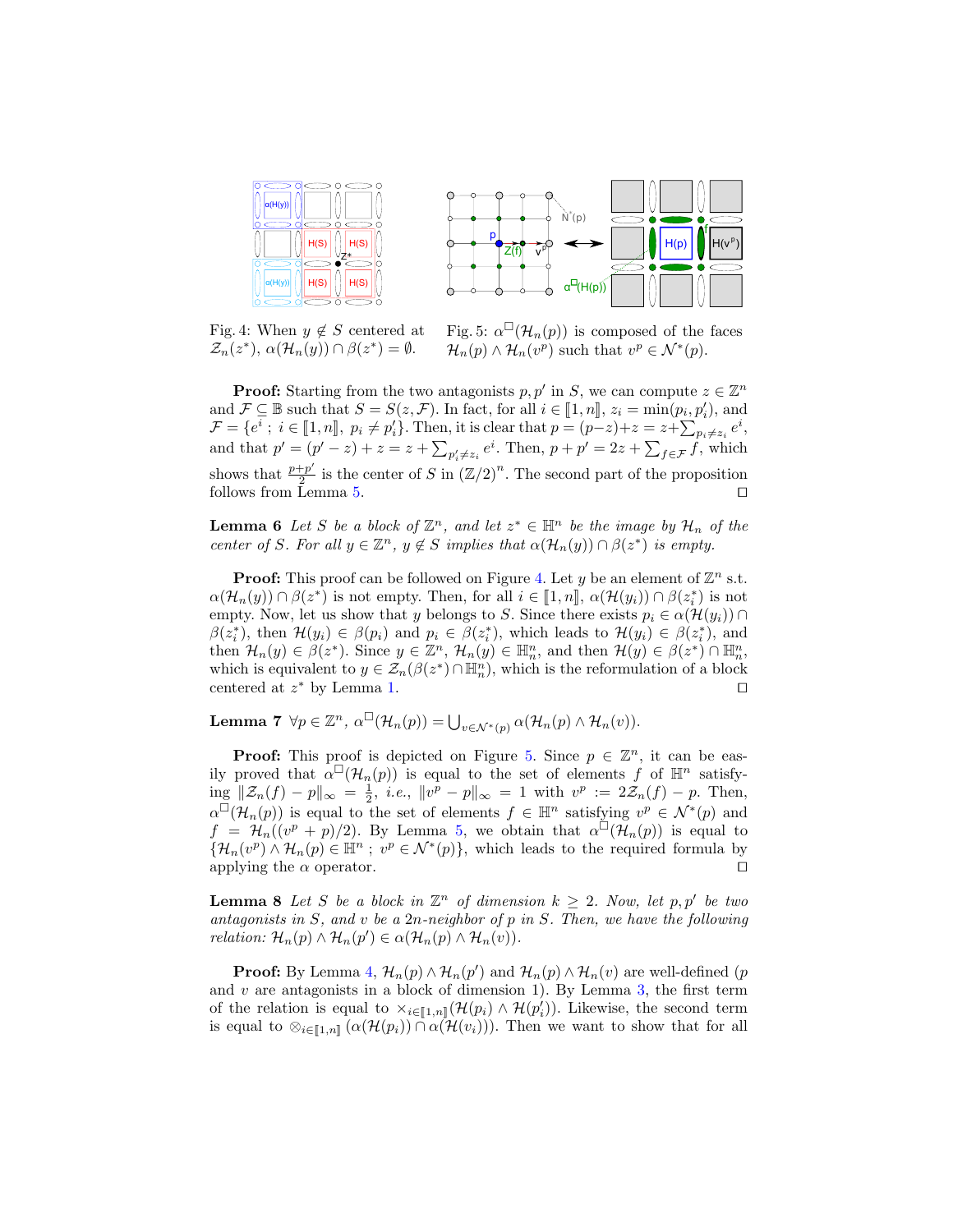$i \in [\![1,n]\!], \mathcal{H}(p_i) \wedge \mathcal{H}(p'_i)$  belongs to  $\alpha(\mathcal{H}(p_i)) \cap \alpha(\mathcal{H}(v_i))$ . Let  $\Im$  be the family of indices  $[i] \in [\![1,n]\!]$ ,  $n \neq n'$ , Since it is a 2n poirbbor of n into S, there exists indices  $\{i \in [\![1,n]\!]; p_i \neq p'_i\}$ . Since v is a  $2n$ -neighbor of p into S, there exists an index  $i^*$  in  $\Im$  such that  $v_{i^*} \neq p_{i^*}, i.e., v_{i^*} = p'_{i^*}, \text{ and } \forall i \in [\![1,n]\!] \setminus \{i^*\}, v_i = p_i.$  $\mathbf{v}'_{i^*}$ , and  $\forall i \in [\![1,n]\!] \setminus \{i\}$ When  $i \in [1, n] \setminus \mathfrak{I}$  or when  $i = i^*$ , the property is obviously true. When  $i \in \mathfrak{I} \setminus \{i^*\}$  then  $v_i = n$ , which implies  $\alpha(\mathcal{H}(n_i)) \cap \alpha(\mathcal{H}(n_i)) = \alpha(\mathcal{H}(n_i)) = \alpha(\mathcal{H}(n_i)$  $i \in \mathfrak{I} \setminus \{i^*\},\$  then  $v_i = p_i$ , which implies  $\alpha(\mathcal{H}(p_i)) \cap \alpha(\mathcal{H}(v_i)) = \alpha(\mathcal{H}(p_i)) =$  $\{\{p_i\}, \{p_i+1\}, \{p_i, p_i+1\}\}\.$  However, either  $\mathcal{H}(p_i) \wedge \mathcal{H}(p'_i) = \{p_i\}$  (if  $p'_i = p_i - 1$ ) or  $\mathcal{H}(p_i) \wedge \mathcal{H}(p'_i) = \{p_i + 1\}$  (if  $p'_i = p_i + 1$ ), then  $\mathcal{H}(p_i) \wedge \mathcal{H}(p'_i) \in \alpha(\mathcal{H}(p_i)) \cap$  $\alpha(\mathcal{H}(v_i)).$ 

### 3.4 Some additional background concerning  $n$ -surfaces

The following proposition results from the proof of Property 11 (p. 55) in [\[6\]](#page-11-12).

**Proposition 3** Let  $|X| = (X, \alpha_X)$  and  $|Y| = (Y, \alpha_Y)$  be two n-surfaces,  $n \geq 0$ . Then, if |X| is a suborder of |Y|, then  $|X| = |Y|$ .

**Proof:** Let us proceed by induction. Initialization  $(n = 0)$ : when |X| and |Y| are two 0-surfaces, the inclusion  $X \subseteq Y$  implies directly that  $X = Y$  since they have the same cardinality, and then  $|X| = |Y|$ . Heredity  $(n \geq 1)$ : we assume that when two  $(n - 1)$ -surfaces satisfy an inclusion relationship, they are equal. Now, let |X| and |Y| be two *n*-surfaces,  $n \geq 1$ , such that |X| is a suborder of |Y|. Then, for all  $x \in X$ ,  $x \in Y$  and so we can write  $\theta_X^{\square}(x) \subseteq \theta_Y^{\square}(x)$  since  $X \subseteq Y$ . However,  $|\theta_X^{\Box}(x)|$  and  $|\theta_Y^{\Box}(x)|$  are  $(n-1)$ -surfaces and  $|\theta_X^{\Box}(x)|$  is a suborder of  $|\theta_Y^{\Box}(x)|$ , then  $|\theta_X^{\Box}(x)| = |\theta_Y^{\Box}(x)|$ . Now, let us assume that we have  $X \subsetneq Y$ . Then let x be a point of X and y a point of  $Y \setminus X$ . Since |Y| is connected as an n-surface with  $n \geq 1$ , it is connected by path, and so  $x, y \in Y$  implies that there exists a path  $\pi$  joining them into Y. This way, there exist  $x' \in X$  and  $y' \in Y \setminus X$ s.t.  $y' \in \theta^{\square}(x')$ . In other words,  $y' \in \theta^{\square}_{Y}(x') = \theta^{\square}_{X}(x')$  since  $x' \in X$ . This leads to  $y' \in X$ . We obtain a contradiction. Thus we have  $X = Y$ , and consequently  $|X| = |Y|$ .

<span id="page-8-3"></span>**Corollary 1** Let  $|X_1|$  and  $|X_2|$  be two k-surfaces,  $k \geq 0$ , with  $X_1 \cap X_2 = \emptyset$ . Then  $|X_1 \cup X_2|$  is not a k-surface.

<span id="page-8-2"></span>**Proposition 4** Let a, b be two elements of  $\mathbb{H}^n$  with  $a \in \beta^{\square}(b)$ . Then  $|\alpha^{\square}(a) \cap$  $\beta^{\Box}(\tilde{b})$  is a  $(\dim(a) - \dim(b) - 2)$ -surface.

**Proof:** Since  $|\mathbb{H}^n|$  is an *n*-surface, then  $|\alpha^{\Box}(a)|$  is a  $(\rho(a, |\mathbb{H}^n|)-1)$ -surface by Property [2,](#page-3-0) and then is a  $(\dim(a)-1)$ -surface. Now, we can remark that because b belongs to  $\alpha^{\Box}(a)$ , we can write that  $\alpha^{\Box}(a) \cap \beta^{\Box}(b) = \beta^{\Box}_{\alpha^{\Box}(a)}(b)$ , and then, again by Property [2,](#page-3-0)  $|\alpha^{\Box}(a) \cap \beta^{\Box}(b)|$  is a  $((\dim(a) - 1) - \rho(b, |\alpha^{\Box}(a)|) - 1)$ -surface. Since  $\rho(b, |\alpha^{\Box}(a)|) = \rho(b, |\mathbb{H}^{n}|) = \dim(b)$ , the proof is done.

### <span id="page-8-0"></span>4 Properties specific to the proof

<span id="page-8-1"></span>From now on, we suppose  $n$  is an integer greater than or equal to 2, that  $X$  is a digital subset of  $\mathbb{Z}^n$ , that Y is the complement of X into  $\mathbb{Z}^n$ ; also, we define the sets  $\mathcal{X} := \mathcal{H}_n(X)$  and  $\mathcal{Y} := \mathcal{H}_n(Y)$ , and the *immersion* of X into  $\mathbb{H}^n$  using the *miss strategy*:  $\mathcal{I}(X) := \text{Int}(\alpha(\mathcal{X}))$ ; its boundary is  $\mathfrak{N} := \alpha(\mathcal{I}(X)) \cap \alpha(\mathbb{H}^n \setminus \mathcal{I}(X))$ .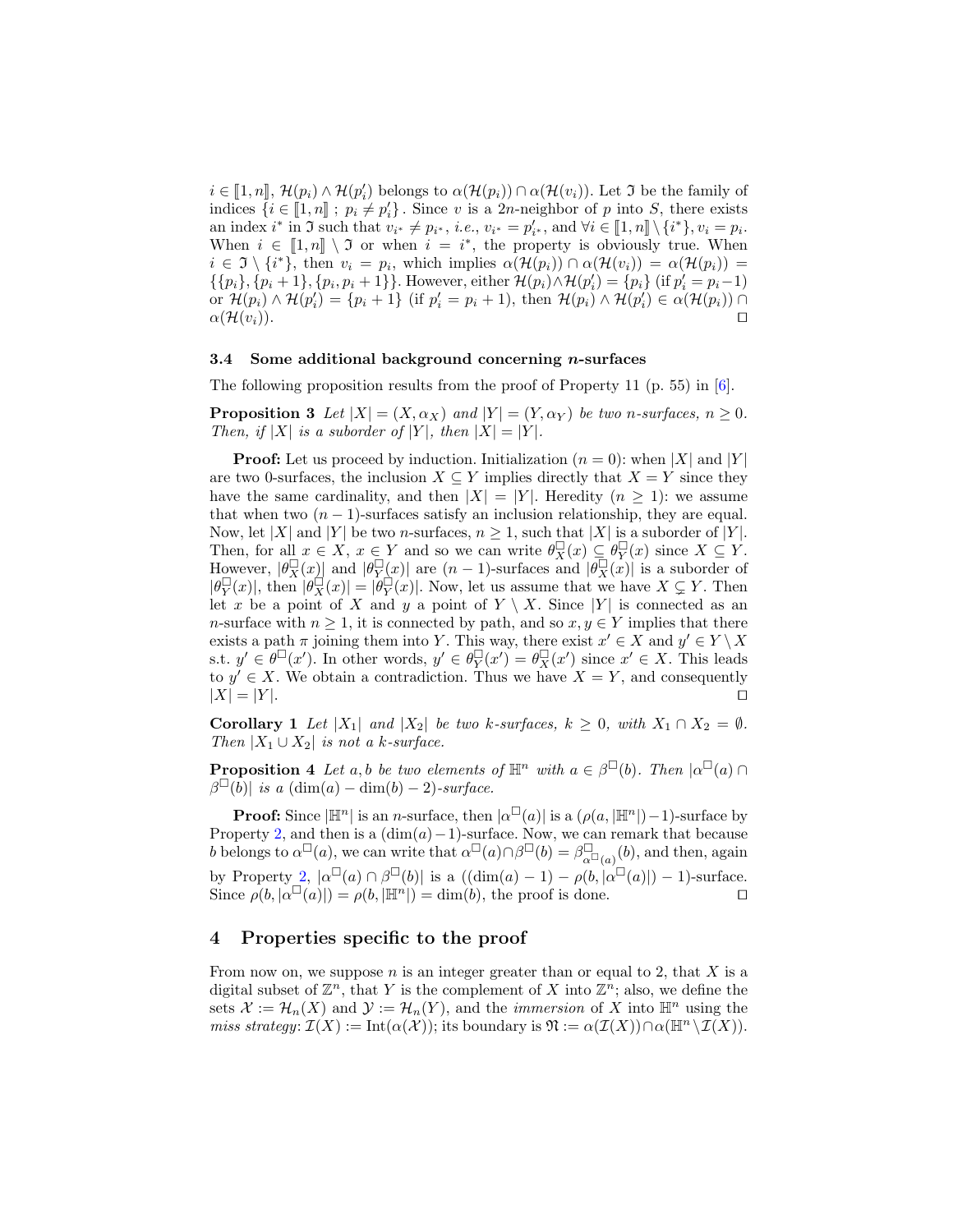<span id="page-9-0"></span>

|                                  | $\circ$ -0 -0 -0 -0 -0 $\circ$                 |                                                          |                                                                                                                                                                                                      |
|----------------------------------|------------------------------------------------|----------------------------------------------------------|------------------------------------------------------------------------------------------------------------------------------------------------------------------------------------------------------|
| H(X)                             | $\circ \circ \bullet \circ \circ \circ$        | $\circ \circ \bullet \circ \circ \circ$                  | I(X)                                                                                                                                                                                                 |
| H(Y)                             | $\circ \bullet \circ \bullet \bullet$          |                                                          | $H \setminus I(X)$                                                                                                                                                                                   |
| $\alpha(H(X))$                   | $\circ\!\!-\!\!-\!\!-\!\!-\!\!-\!\!-\!\!-\!\!$ | $\circ\!\!-\!\!-\!\!-\!\!-\!\!-\!\!-\!\!-\!\!-\!\!-\!\!$ | $\alpha(I(X))$                                                                                                                                                                                       |
| $\alpha(H(Y))$                   |                                                |                                                          | $\alpha$ (H \ I(X))                                                                                                                                                                                  |
| $\alpha(H(X)) \cap \alpha(H(Y))$ |                                                |                                                          | $\circ \infty \bullet \infty \bullet \circ \bullet \bullet \infty \bullet \infty \bullet \infty \circ   \alpha( \mathsf{I}(\mathsf{X}) ) \cap \alpha( \mathbb{H} \setminus \mathsf{I}(\mathsf{X}) )$ |

Fig. 6:  $\alpha(\mathcal{H}_n(X)) \cap \alpha(\mathcal{H}_n(Y))$  vs.  $\alpha(\mathcal{I}(X)) \cap \alpha(\mathbb{H}^n \setminus \mathcal{I}(X))$  in 1D.

**Proposition 5**  $\mathfrak{N}$  is equal to  $\alpha(\mathcal{X}) \cap \alpha(\mathcal{Y})$ .

**Proof:** An intuition of the proof is given in Figure [6.](#page-9-0) Let us first remark that  $\alpha(\mathcal{X})$  is a regular closed set. Effectively,  $\text{Int}(\alpha(\mathcal{X})) \subseteq \alpha(\mathcal{X})$  implies that  $\alpha(\text{Int}(\alpha(\mathcal{X}))) \subseteq \alpha(\mathcal{X})$  by monotonicity of  $\alpha$ . Conversely, any element  $x \in \mathcal{X}$  satisfies  $\beta(x) = \{x\} \subseteq \mathcal{X}$ , and so Int $(\alpha(\mathcal{X}))$ , which is equal to  $\{h \in \alpha(\mathcal{X})\; ; \; \beta(h) \subseteq$  $\alpha(\mathcal{X})\},\$  contains X. This implies that  $\alpha(\text{Int}(\alpha(\mathcal{X})))\supseteq \alpha(\mathcal{X})$ . Thus  $\alpha(\mathcal{X})$  is a regular closed set. We can then simplify the formula of  $\mathfrak{N}$ ; by definition,  $\mathfrak{N}$  is equal to  $\alpha(\mathcal{I}(X)) \cap \alpha(\mathbb{H}^n \setminus \mathcal{I}(X))$ , which is then equal to  $\alpha(\mathcal{X}) \cap \alpha(\mathbb{H}^n \setminus \mathcal{I}(X))$ . Since  $\mathcal{I}(X)$  is open,  $\alpha(\mathbb{H}^n \setminus \mathcal{I}(X)) = \mathbb{H}^n \setminus \mathcal{I}(X)$ . Thus,  $\mathfrak{N} = \alpha(\mathcal{X}) \setminus \mathcal{I}(X)$ , which is equal to  $\alpha(\mathcal{X}) \cap (\text{Int}(\alpha(\mathcal{X})))^c$ , and so  $\mathfrak{N} = \alpha(\mathcal{X}) \cap \alpha(\text{Int}(\mathcal{X}^c))$ . Let us show that  $\alpha(\mathcal{X}) \cap \alpha(\text{Int}(\mathcal{X}^c))$  is equal to  $\alpha(\mathcal{X}) \cap \alpha(\mathcal{Y})$ . Since  $\mathcal{Y} = \mathbb{H}_n^n \setminus \mathcal{X} \subseteq \mathbb{H}^n \setminus \mathcal{X}$ , it is clear that  $Int(\mathcal{Y}) \subseteq Int(\mathbb{H}^n \setminus \mathcal{X})$ . Since  $\mathcal{Y}$  is open as a set of *n*-faces, we obtain  $\mathcal{Y} \subseteq \text{Int}(\mathbb{H}^n \setminus \mathcal{X})$ , and thus  $\alpha(\mathcal{Y}) \subseteq \alpha(\text{Int}(\mathbb{H}^n \setminus \mathcal{X})) = \alpha(\text{Int}(\mathcal{X}^c))$ . This way,  $\alpha(\mathcal{X}) \cap \alpha(\mathcal{Y}) \subseteq \alpha(\mathcal{X}) \cap \alpha(\text{Int}(\mathcal{X}^c))$ . Now, let z be an element of  $\alpha(\mathcal{X}) \cap \alpha(\text{Int}(\mathcal{X}^c))$ ,  $\text{then } \beta(z) \cap \mathbb{H}_n^n \subseteq \mathcal{X}(1), \text{ or } \beta(z) \cap \mathbb{H}_n^n \subseteq \mathcal{Y}(2), \text{ or } \beta(z) \cap \mathbb{H}_n^n \cap \mathcal{X} \neq \emptyset \neq \beta(z) \cap \mathbb{H}_n^n \cap \mathcal{Y}$ (3). Before treating the first case, let us prove that  $\alpha(\beta(z)) = \alpha(\beta(z) \cap \mathbb{H}_n^n)(P)$ . The converse inclusion is obvious. Concerning the direct inclusion, let a be an element of  $\alpha(\beta(z))$ . There exists  $p \in \beta(z)$  such that  $a \in \alpha(p)$ . Also,  $\mathbb{H}^n$  is an n-surface, and so is homogeneous. This implies that there exists  $p^n \in \beta(p)$  s.t.  $p^n \in \mathbb{H}_n^n$ . Since  $p^n \in \beta(p)$  and  $p \in \beta(z)$ ,  $p^n \in \beta(z) \cap \mathbb{H}_n^n$ , and the fact that a belongs to  $\alpha(p)$  implies that  $a \in \alpha(\beta(z) \cap \mathbb{H}_n^n)$ . This way,  $(P)$  is true. Now, we can treat the first case:  $\beta(z) \cap \mathbb{H}_n^n \subseteq \mathcal{X}$  implies that  $\mathrm{Int}(\alpha(\beta(z) \cap \mathbb{H}_n^n)) \subseteq \mathrm{Int}(\alpha(\mathcal{X}))$ . Using  $(P)$ , we obtain  $Int(\alpha(\beta(z))) \subseteq Int(\alpha(\mathcal{X}))$ . Since  $\beta(z)$  is an open regular set, we obtain  $\beta(z) \subseteq \text{Int}(\alpha(\mathcal{X}))$ . Yet,  $\beta(z) \subseteq \alpha(\beta(z)) \subseteq \alpha(\mathcal{X})$ , since  $\alpha(\mathcal{X})$  is a regular closed set. However, this imples that  $\beta(z) = \text{Int}(\beta(z)) \subseteq \text{Int}(\alpha(\mathcal{X}))$ , and so  $z \notin$  $\alpha(\text{Int}(\mathcal{X}^c))$ , which is a contradiction. In the second case,  $\beta(z) \cap \mathbb{H}_n^n \subseteq \mathcal{Y}$ , which means that no  $x \in \mathcal{X}$  exists such that  $x \in \beta(z)$ , which means that  $z \notin \alpha(\mathcal{X})$ , which leads once more to a contradiction. In the third case,  $\beta(z) \cap \mathbb{H}_n^n \cap \mathcal{X} \neq \emptyset$ and  $\beta(z)$   $\cap$   $\mathbb{H}_n^n$   $\cap$   $\mathcal{Y} \neq \emptyset$  implies that there exists some  $x \in \mathcal{X}$  and  $y \in \mathcal{Y}$  such that  $z \in \alpha(x) \cap \alpha(y)$ , and so  $z \in \alpha(\mathcal{X}) \cap \alpha(\mathcal{Y})$ .

<span id="page-9-1"></span>**Proposition 6** For any  $z \in \mathfrak{N}$ ,  $|\alpha_{\mathfrak{N}}^{\square}(z)|$  is a  $(\dim(z) - 1)$ -surface.

**Proof:** Since  $\mathfrak{N}$  is closed,  $\forall z \in \mathfrak{N}, |\alpha_{\mathfrak{N}}^{\square}(z)| = |\alpha^{\square}(z)|$ , which is a  $(\rho(z, |\mathbb{H}^n|) -$ 1)-surface by Property [2](#page-3-0) since  $\mathbb{H}^n$  is an *n*-surface. Since  $\rho(z, |\mathbb{H}^n|) = \dim(z)$ ,  $|\alpha_{\mathfrak{N}}^{\square}(z)|$  is a  $(\dim(z) - 1)$ -surface.

<span id="page-9-2"></span>**Lemma 9**  $\mathcal{I}(X)$  is  $AWC$  iff  $\forall z \in \mathfrak{N}, |\beta_{\mathfrak{N}}^{\square}(z)|$  is a  $(n-2-\dim(z))$ -surface.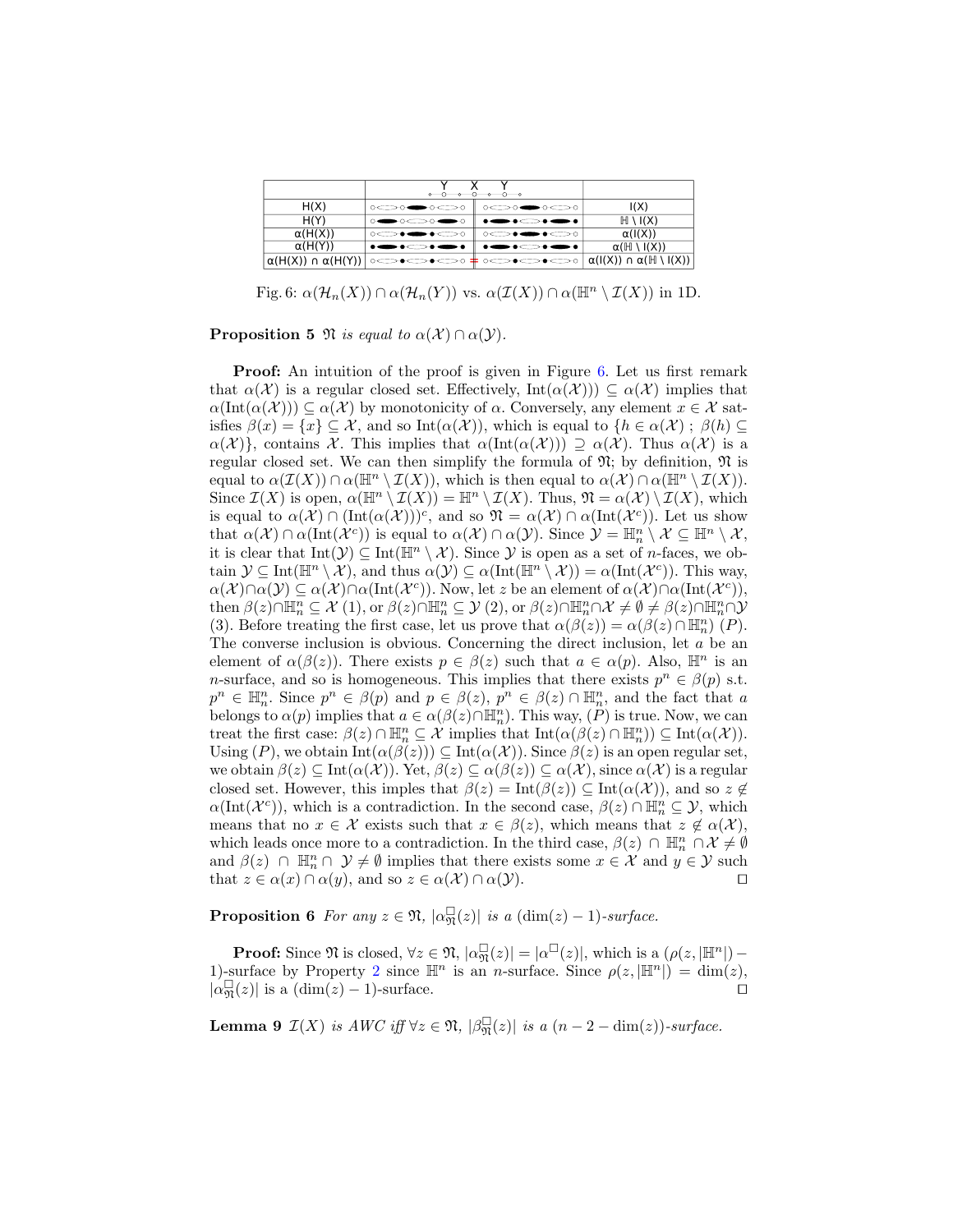<span id="page-10-1"></span>not DWC  $\rightarrow$  {p, p', z\*} and<br>{f(p,z\*), f(p',z\*)}  $|\beta_{N}^{U}(z^{*})|$  = |f(p,z\*) ∪ f(p',z\*)| ≠ surf (L3, L6, L7, P5) (P4, C1) (L9) (P2, P7)  $z^* \in N$  (L3, L6, L7, P5) (P4, C1) (L9)<br>and  $\left.\rightarrow | \beta_N^0(z^*)| = |f(p,z^*)| \cup f(p^*,z^*)| \neq \text{surf} \implies \text{not AWC}$ <br> $\left.\rightarrow |f(p,z^*)| \right| \neq 0$ 

Fig. 7: Summary of the proof;  $f(q, z^*) := \alpha^{\square}(\mathcal{H}_n(q)) \cap \beta^{\square}(z^*)$ , with  $q \in \{p, p'\}.$ 

**Proof:** Let us recall that two disjoint components  $C_1$  and  $C_2$  of  $\mathfrak{N}$  are separated:  $C_1 \cap \theta(C_2) = \emptyset$ . For this reason, for any  $z \in \mathfrak{N}, |\theta_{\mathfrak{N}}^{\square}(z)| = |\theta^{\square}(z) \cap \theta(z)|$  $\overline{\bigcup_{C \in \mathcal{CC}(\mathfrak{N})} C} = |\overline{\bigcup_{C \in \mathcal{CC}(\mathfrak{N})} (\theta^{\Box}(z) \cap C)|} = |\theta^{\Box}_{\mathcal{CC}}$  $_{\mathcal{CC}(\mathfrak{N},z)}^{\square}(z)$ . Since  $n \geq 2$ ,  $\mathcal{I}(X)$  is AWC iff  $\forall C \in CC(\mathfrak{N}), C$  is a  $(n-1)$ -surface, *i.e.*,  $\forall C \in CC(\mathfrak{N}), \forall z \in C, |\theta_C^{\square}(z)|$ is a  $(n-2)$ -surface, which means that  $\forall C \in CC(\mathfrak{N}), \forall z \in C, |\theta_{\mathfrak{N}}^{\square}(z)|$  is a  $(n-2)$ -surface, or, in other words, by Property [1](#page-3-1) and Proposition [6,](#page-9-1)  $\forall z \in \mathfrak{N}, |\beta_{\mathfrak{N}}^{\square}(z)|$  is a  $(n-2-\dim(z))$ -surface.

<span id="page-10-2"></span>**Proposition 7** Let S be a block of dimension  $k \in [2, n]$  s.t.  $X \cap S = \{p, p'\}$ (resp.  $Y \cap S = \{p, p'\}\}\$  and  $p' = \operatorname{antag}_S(p)$ , then  $\mathcal{H}_n\left(\frac{p+p'}{2}\right)$  $\left(\frac{+p'}{2}\right) \in \mathfrak{N}.$ 

**Proof:** Let v be a 2n-neighbor of p in S, then, by Lemma [4,](#page-5-1)  $\mathcal{H}_n(p) \wedge \mathcal{H}_n(v)$ is well-defined, and by Lemma [3,](#page-5-0)  $\alpha(\mathcal{H}_n(p) \wedge \mathcal{H}_n(v)) = \alpha(\mathcal{H}_n(p)) \cap \alpha(\mathcal{H}_n(v)).$ Since dim(S)  $\geq 2$ ,  $v \in Y$ , and so  $\alpha(\mathcal{H}_n(p)) \cap \alpha(\mathcal{H}_n(v)) \subseteq \mathfrak{N}$  by Proposition [5.](#page-8-1) Now, using Proposition [2,](#page-6-2)  $\mathcal{H}_n\left(\frac{p+p'}{2}\right)$  $\left(\frac{p+p'}{2}\right)$  is equal to  $\mathcal{H}_n(p) \wedge \mathcal{H}_n(p')$ , which belongs to  $\alpha(\mathcal{H}_n(p) \wedge \mathcal{H}_n(v))$  by Lemma [8,](#page-7-1) and thus to  $\mathfrak{N}$ .

### <span id="page-10-0"></span>5 Proof of the main result

We want to prove that AWCness implies DWCness in  $n-D$  (see Figure [7](#page-10-1) for the summary of the proof). To this aim, we will show that if X is not DWC, then  $\mathcal{I}(X)$  is not AWC. Since by Lemma [9,](#page-9-2)  $\mathcal{I}(X)$  is AWC iff  $\forall z \in \mathfrak{N}$ ,  $|\beta_{\mathfrak{N}}^{\square}(z)|$  is a  $(n-2-\dim(z))$ -surface, it is sufficient to prove that when  $X$  is not DWC, then there exists an element  $z^*$  of  $\mathfrak N$  such that  $|\beta^{\square}_{\mathfrak{N}}(z^*)|$  is not a  $(n-2-\dim(z^*))\text{-surface. So,}$ let us assume that  $X$  is not DWC. Now,  $X$  ad-



<span id="page-10-3"></span>Fig. 8:  $\beta_{\mathfrak{N}}^{\Box}(\mathcal{H}_n(c))$  (in blue) when  $X$  admits a 2D/3D critical configuration in the block of center c (whose image by  $\mathcal{H}_n$  is depicted in black) when  $n = 3$ .

mits a critical configuration. Let us treat the primary case, since the reasoning for the secondary case is similar: let us assume that there exists a block S of dimension  $k \in [2, n]$  such that  $X \cap S = \{p, p'\}$  with  $p' = \operatorname{antag}_S(p)$ . This way, we<br>can compute the image  $z^*$  by  $\mathcal{H}$  into  $\mathbb{H}^n$  of the center of  $S$ . By Proposition 2 can compute the image  $z^*$  by  $\mathcal{H}_n$  into  $\mathbb{H}^n$  of the center of S. By Proposition [2,](#page-6-2)  $z^* = \mathcal{H}_n(p) \wedge \mathcal{H}_n(p')$ . Let us show that  $|\beta_{\mathfrak{N}}^{\square}(z^*)|$  is not a  $(n-2-\dim(z))$ -surface. By Proposition [7,](#page-10-2)  $z^* \in \mathfrak{N}$ , so the expression  $\beta_{\mathfrak{N}}^{\square}(z^*)$  is well-defined. Now, let us compute  $|\beta_{\mathfrak{N}}^{\square}(z^*)|$ . Using Lemma [7](#page-7-2) and Lemma [6,](#page-7-3) we obtain that  $f(p,z^*) := \alpha^{\square}(\mathcal{H}_n(p)) \cap \beta^{\square}(z^*)$  is equal to  $\bigcup_{y \in S \setminus \{p\}} \alpha(\mathcal{H}_n(p) \wedge \mathcal{H}_n(y)) \cap \beta^{\square}(z^*).$ Then, since we know that  $\alpha(\mathcal{H}_n(p) \wedge \mathcal{H}_n(p')) \cap \beta^{\square}(z^*) = \emptyset$ , thus  $f(p, z^*)$  is equal to  $\bigcup_{y\in S\backslash\{p,p'\}} \alpha(H_n(p)\wedge \mathcal{H}_n(y))\cap \beta^{\square}(z^*)$ . By Lemma [3,](#page-5-0)  $f(p,z^*)=\alpha(\mathcal{H}_n(p))\cap$  $\alpha(\mathcal{H}_n(Y \cap S)) \cap \beta^{\square}(z^*)$ . With a similar calculation based on p', we obtain that